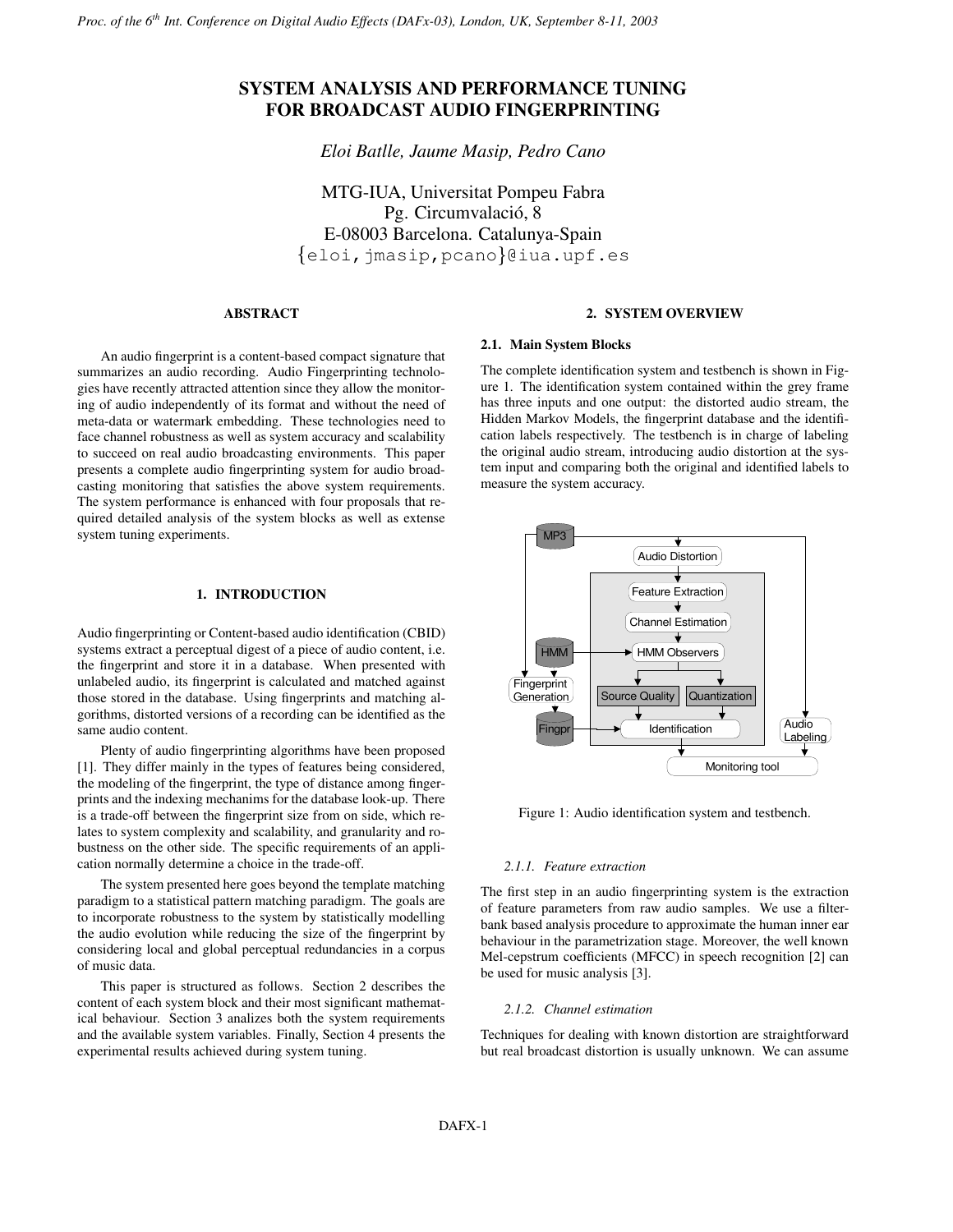the channel as a combination of all possible distortions like equalizations, noise sources as well as DJ manipulations. To remove some effects of these distortions, we can assume that they are caused by a linear time-invariant (or slowly variant) channel which can be approximated by a linear filter  $\mathcal{C}(\omega)$  that slowly changes in time. In the Fourier logarithmic space we can write

$$
\ln |\mathcal{Y}(\omega)| = \ln |\mathcal{C}(\omega)| + \ln |\mathcal{X}(\omega)| \tag{1}
$$

Where  $X$  and  $Y$  are the original and received signals respectively. If the distorting channel  $\mathcal{H}(\omega)$  is slowly varying we can design a filter that, applied to the time sequence of parameters, is able to minimize the effects of the channel. The filter we designed for our system is

$$
H(z) = 0.99 \frac{1 - z^{-1}}{1 - 0.98z^{-1}}
$$
 (2)

This filter greatly improves the identification performance because it removes most equalization and transmission distortions [4].

#### *2.1.3. Hidden Markov Model Observers*

Monophonic audio can be seen as a sequences of acoustic events (notes). However, polyphonic music is much more complex since several events occur simultaneously. In [5], we defined a set of abstract events that do not have any physical meaning but allow to mathematically describe complex music as sequences of events. These events are captured by Hidden Markov Models[6] that model abstract audio generators.

Since it is almost impossible to assign a defined sound source to each HMM, a fixed number of HMMs is calculated such that each HMM maximizes the probability that if it really was a sound generator, it would generate that sound. The training stage uses the Expectation-Maximization algorithm [7] to include the unknown HMM song sequences as incomplete data, which leads to a modified Baum-Welch algorithm [8].

#### *2.1.4. Identification Algorithm*

Each HMM fingerprint in the song database uniquely identifies each song among the others. The fingerprint database is generated using the Viterbi algorithm [9]. This algorithm computes the highest probability path between HMMs on a complete HMM graph model (see Figure 2.a), resulting in the song observation probability given by

$$
P(O|\lambda) = \sum_{allQ} p(O|Q, \lambda) P(Q|\lambda) = \begin{cases} \text{re} \\ \text{by} \\ \text{by} \end{cases}
$$
  

$$
\sum_{q_1, \dots, q_T} \pi_{q_1} b_{q_1}(O_1) a_{q_1 q_2} b_{q_2}(O_2) \dots a_{q_{T-1} q_T} b_{q_T}(O_T) \qquad \text{(3)}
$$

where  $O_i$  is the audio sequence,  $\lambda$  are all the HMM,  $Q$  is the HMM sequence,  $a_{i,j}$  is the jump probability from HMM i to j and  $b_{q_i}(O_t)$  is the observation probability. This algorithm has been modified to allow control over the sequence length. In fact, smaller sequences are obtained if paths between neighbours are discouraged introducing probability penalties  $P_{ins}$ 

$$
\begin{cases}\n a'_{ii} = a_{ii} - P_{ins} \\
a'_{ij} = 1 - a'_{ii}\n\end{cases}
$$
\n(4)



Figure 2: Complete HMM graph model and four song database model (S1,S2,S3,S4).

The identification algorithm matches an input streaming audio against all the fingerprints to determine whenever a song section has been detected. The Viterbi algorithm is used again with the purpose of exploiting the observation capabilities of the HMM models contained in the fingerprint sequences. Nevertheless, this time the model is not a complete graph but the HMM ring shown in Figure 2.b. In this structure, each HMM only has two links, one to itself and one toward its immediate neighbour. The identification algorithm scales linearly with the number of songs in the database because no backtracking is required for sigle path models.

### **2.2. New blocks**

The main system blocks were first described in detail in [5]. Since then, two new blocks have been added previous to the identification block. This paper focuses on these blocks and their interaction with the identification block.

#### *2.2.1. Quantization*

The first system demostration used 8 byte floating point registers on all its building blocks. In particular, the identification algorithm, which also used floating point units, may outperform in many cases the original identification requirements. Bearing in mind that identification is the most computing intensive task of the system, and that it grows linearly with the song database  $(O(N))$ , one quantization block has been added to stress the resolution capabilities of the algorithm This block aims at reducing the space resources consumed by the algorithm (1 float  $= 2$  int  $= 4$  short  $= 8$ bytes). As a result, potential speedup factors ranging 2-8 could be obtained with SIMD processors where the time performance may be inversely proportional to the number of data units contained within a large multimedia register [10].

#### *2.2.2. Source information quality*

Some song sections have lower discriminating capabilities than the others, such as common chord sequences in pop music. This block aims at mesuring the audio information quality and determine when the identification algorithm is fed with enough information to keep the uncertainty of the song identity below the system requirements. This block extracts the sequence of HMM contained in the source stream. Since all HMM in the sequence can be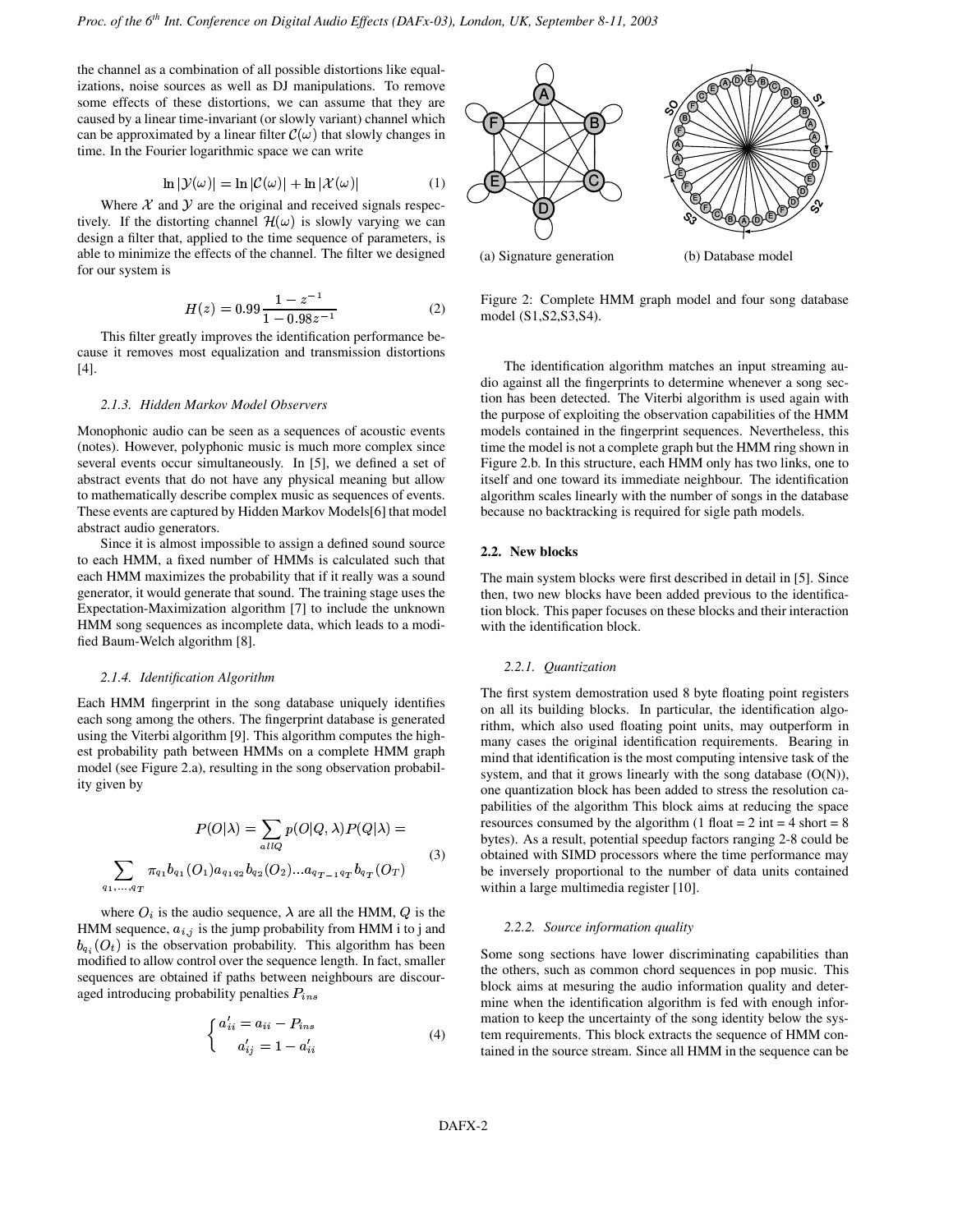considered independent and equally probable in a first approach, the number of HMM in the sequence could be a reasonable aproximation of the identification quality (see Section 3.2.2).

# **3. SYSTEM ANALYSIS**

The analysis of the system aims at providing the methodology for the proper design and optimization of the identification algorithm. This section is structured in two parts. First, we analize the system requirements and then the system variables to obtain a complete picture of their impact on the overall system performance.

# **3.1. Main system requirements**

#### *3.1.1. Broadcast robustness*

The channel estimation block in charge of minimizing the effects of audio edition and transmission channels. This feature guarantees the applicability of the system within the framework of audio broacasting. Since this block has small impact on the system scalability it is granted far enough resources to accomplish its commitment. Therefore, it can be assumed that this block will perform properly without further optimization.

# *3.1.2. High accuracy*

Given a fixed amount of resources for the identification block, the objective is to reach the highest possible accuracy. The quantization and the source information quality blocks contribute in this sense. On one side, the quantization noise should be as low as possible to keep good identification accuracies. On the other side, the source information quality analysis tags error prone fragments in order to warn the identification algorithm where the Viterbi algorithm should wait for more audio input to avoid ill-biased results.

#### *3.1.3. Large scalablility*

The feasibility of the system for real-time operation was demonstrated in [5]. With the advent of SIMD registers, computer performance boosted up to multimedia application requirements. Nevertheless, algorithm conversion for efficient parallel vector processing is not always immediate. Data structure redesign, coding over the SIMD instruction set as well as strong cache constraints are some of the challenges to be afforded. As a result, the potential 2-8 speedup factors achieved with these techniques have direct impact on the database scalability.

### **3.2. System variables**

Four system variables allow managing the behaviour of the identification block. The analysis of each variable together with its effect over the system requirements are described next.

#### *3.2.1. Descriptor and fingerprint depths*

Two descriptor sets have been trained to capture generic instrument sources. Each set is composed of 256 and 1024 descriptors respectivelly. While bigger sets do not affect scalability they should improve system accuracy since the fingerprint information increases by a  $log 2(1024) / log 2(256) = 10/8$  factor.

Song fingerprints were retrieved projecting the song feature vectors over complete 256 and 1024 HMM node graphs. Free fingerprints contained an average of 1038 descriptors/song while fingerprints compressed with  $P_{ins} = -10$  (log scale) contained 448. Signature compression improves system scalability by factor 2.33 but conflicts with the accuracy requirements.

#### *3.2.2. Quantization and source information quality*

The quantization block projects HMM scores over an 8 bit code set. This code length is a trade off between quantization noise and data ranges. On one side, large code lengths reduce accuracy penalties introduced by quantization noise. On the other, minimal code length avoids unsigned short integer overflows (maximum value =  $2^{16}$  = 65536) during Viterbi computations. Thanks to SIMD speedup, quantization can improve scalability by factor 4 at some accuracy expenses.

Regarding the audio source quality, it can be infered by a direct analysis of the fingerprint database. In fact, this is closely related to the discrimination power of a fingerprint and its sub-signatures. Given a song database of N songs and a finite alphabet  $\rho$  of size  $|\Sigma| = \rho$ , it is necessary to have at least a sequence of length m such that:

$$
\rho^m \geq N
$$

The presented system must recognize audio titles from an excerpt of audio–property known as *granularity*. The corresponding fingerprint extracted from a portion of audio is a subset the whole music title fingerprint. The size of the "subfingerprint" is not constant in our approach. It dependes on the richness of the audio when projected to the fingerprint. Figure 3 displays the time length pdf (200ms frames) of sequences containing 1 to 12 HMM (leftto-right).



Figure 3: Modeling duration of descriptor subsequences.

The source quality block only requires a small and constant amount of resources which are independent of all previous variables, therefore it has no impact on scalability but it improves the system accuracy.

# **4. SYSTEM TUNING**

The input for the system tuning experiments was a continuous audio stream generated appending 3902 songs contained in the mp3